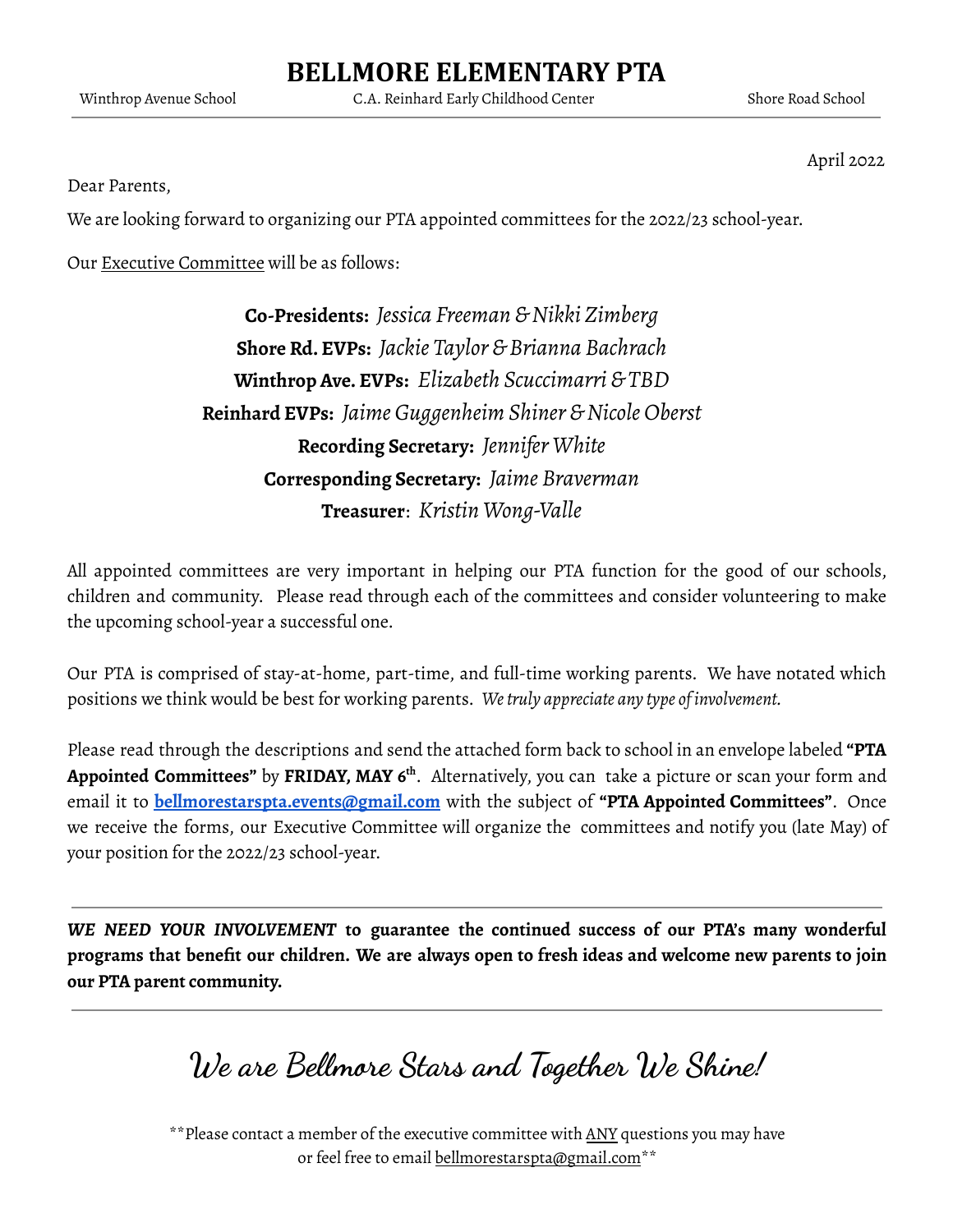# **Please Note: All committee descriptions and responsibilities are subject to change due to Covid-19 school guidelines.**

# **PTA APPOINTED COMMITTEES**

*Appointed Committeeresponsibilitiesinclude: keeping in contact with the Executive Committeefor guidance or approval, operating* within your committee's budget, and adhering to the "flyer approval process". All appointed committee members must be a paid PTA *memberforthecurrent year holding the position.*

### **Book Fair Committee: 2 positions per school**

Organize and run the October and April book fairs, including evening literacy night in January.

- Coordinate schedules with your building principal
- Schedule Scholastic book company
- Update the flyer, send for approval and distribute
- Secure volunteers that help run the book fair
- Set up day prior and decorate
- Work with finance to submit deposit of funds
- Literacy Night book fair at Reinhard in January
- The Book Fair event takes place over a 2.5-day period for Reinhard, and only 1.5 day for Winthrop & Shore Rd

# **By-laws Committee: 1 position**

Oversee the by-laws and procedures (standing rules) of the organization. Review by-laws, revise as necessary and submit to NYS PTA in a timely manner. This position would be good for a working parent.

# **Bulletin Board Committee: 2 positions at each school**

Responsible for creating a monthly Bulletin Board for students' birthdays. This can be done before, during or after school hours. This position would be good for a working parent.

# **Chess Club Coordinators: 2 positions per school**

Responsible for coordination of chess club at their school. Must be available to attend all sessions (once a week for 4 weeks in January).

- Organize in conjunction with your principal
- Contact Chess Nuts to organize instructors
- Update the flyer, send for approval and distribute
- Create a spreadsheet of participating students and group by level
- Create student passes
- Organize parent volunteers

#### **Cultural Arts Committee: 2 positions at each school**

Plan and organize assemblies with your school principal. Schedule Nassau County BOCES approved Arts in Education Programs, such as music, theater, dance and visual arts performances, workshops and legacy projects to enhance the children's educational experience.

#### **Finance Committee: 1 school-wide,1 per school**

Obtain all funds from committees following events and make bank deposits.

- Coordinate all finances of your school with the Treasurer
- Deposit funds immediately following an event and drop off deposit slip to Treasurer as invoices cannot be emailed

# **Garden Club Coordinators: 2 positions per school**

Coordinate and organize during the months of October & May (must be available 1-2 day(s) per week during recess hours):

- Discuss and organize with your building principal
- Update the flyer, send for approval and distribute
- Organize passes & parent volunteers
- Organize and purchase crafts/activities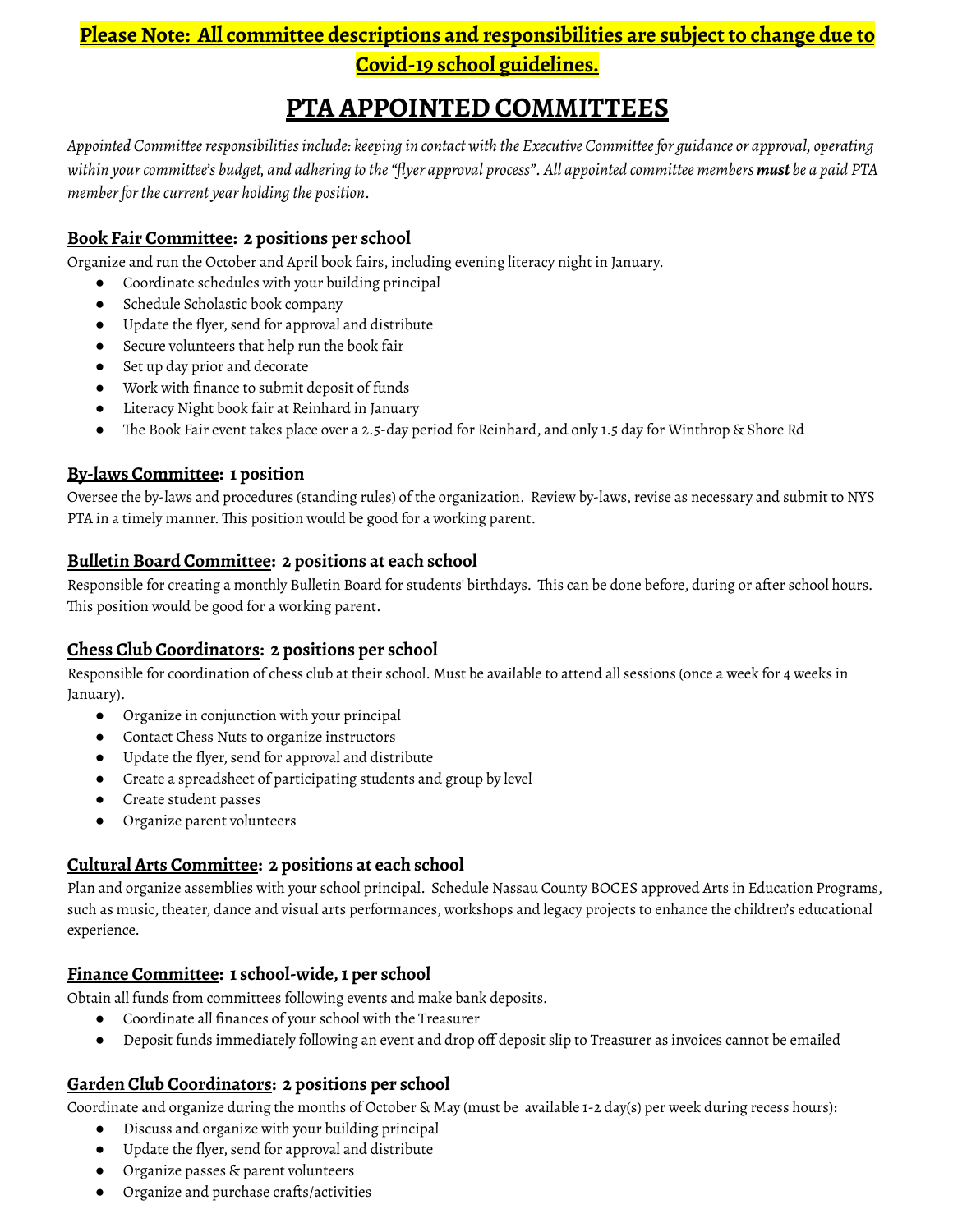# **Grade Representatives: 1 position per Grade Level**

Contact person for their grade and class parents. This position would be good for a working parent.

- Recruit and assign all Class Parents at the end of August.
- Organize Teacher/Class Parent Meet & Greet at beginning of school year
- Act as liaison between Executive Vice Presidents and Class Parents throughout the year
- The 2nd and 4th grade reps are responsible for coordinating the 2nd grade moving up ceremony and the 4th grade celebration along with the principals

#### **Health and Safety Committee: 2 positions per school**

This committee helps to plan the assemblies and activities that relate to Health and Safety of our children.

- Plan, in conjunction with the school principal, a Health and Safety Week
- Make arrangements with outside organizations to present various health and safety programs
- Coordinate the program schedules with the principal, staff and volunteers.
	- *○ Reinhard School takes placethroughout the year*
	- *○ WinthropAve School takes placein February*
	- *○ ShoreRd School takes placein March*

#### **Historian Committee: 2 positions per school**

This committee is responsible for taking pictures at PTA events, such as:

First day of school, 100th day celebration, Book Fairs, Pumpkin Patch, Assemblies, Yoga, Chess Club, Field Day, etc.

- You must have your own camera
- Prepare an annual photo journal, CDs
- Upload photos to online photo storage

#### **Membership: 2 positions at each school**

Responsible for collecting membership funds. This position is good for a working parent and the majority of it is done in September and October.

- Distributing membership materials to parents at school events
- Maintain membership records
- Work with finance committee for deposits
- Coordinate payments to NYS PTA (with Treasurer)

#### **Online Give Back Programs: 2 positions**

Responsible for online and other give back to school programs such as amazon smile, box tops, coca cola, etc. This position is good for a working parent.

- Promote and encourage use of these programs with the support of President's and EVP's
- Create fun activities/incentives/contests within each school to raise awareness of these give back programs

#### **PARP (Pick a Reading Partner) Education Committee: 2-4 positions in each school**

NYS PTA Pick A Reading Partner (PARP) program. Someone from the committee should be available to be in the school if needed during the month of PARP. **Reinhard:** January **Winthrop:** October **Shore**: one week in October PARP will include:

- Work with your building principal to plan and organize PARP theme/schedule.
- Create packets and flyers to be sent home
- Kick-off assembly/presentation by an author/illustrator
- Mystery readers (Reinhard and Winthrop only)
- Calculate minutes read & decorate the bulletin board
- Literacy Night (Reinhard only)
- Coordinate book swap, create daily trivia questions (Shore Rd)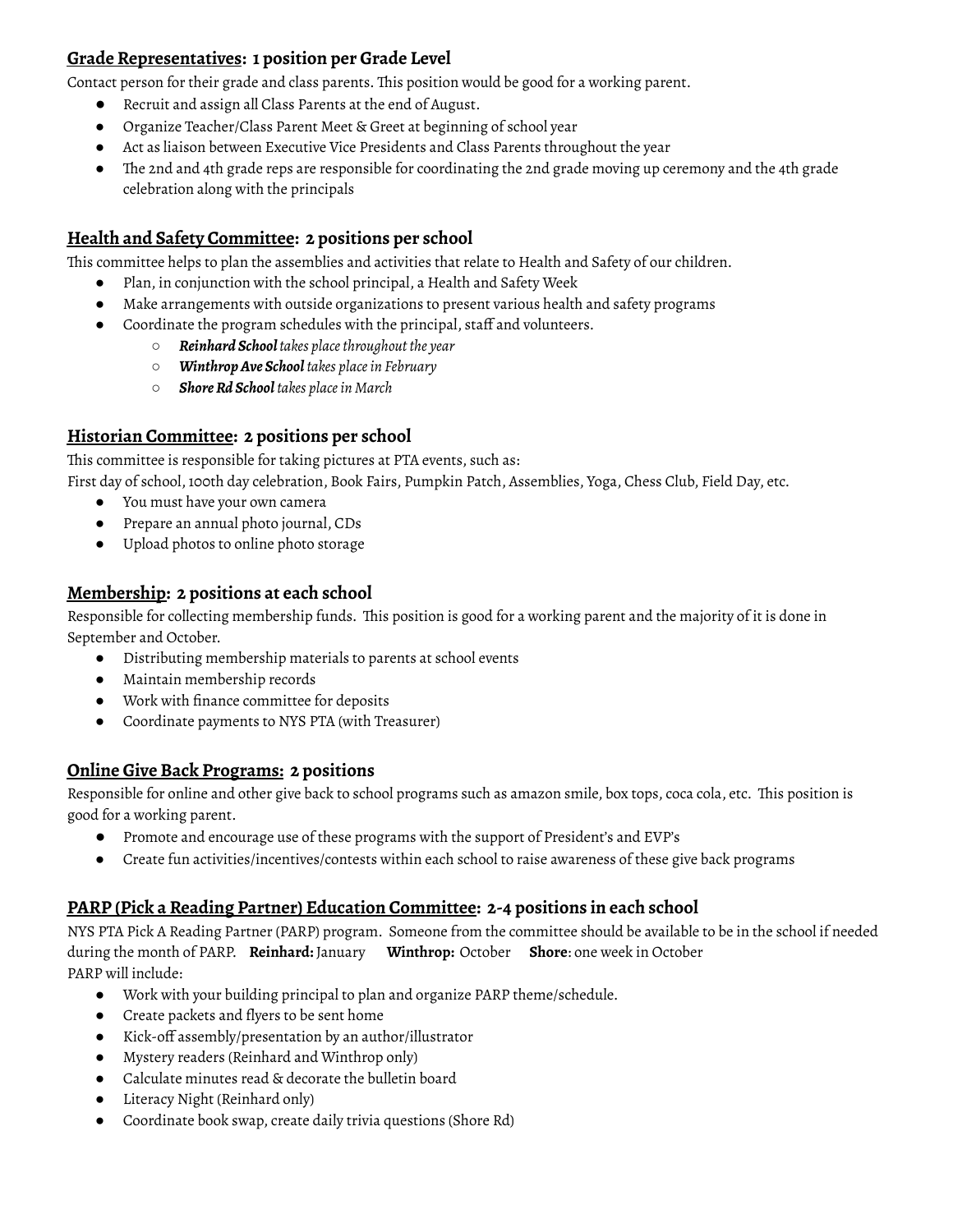# **Program Coordinators: 2-4 positions per school**

Responsible for coordination of special events in each school.

- Work in conjunction with the school principal
- **Reinhard**: Pumpkin Patch (October), Thanksgiving baskets, Earth Day Initatives (April), Mail program (May) and Field Day (June)
- **Winthrop**: Bingo Night, Mail Program (October), Earth Day Initatives (April) and Field Day (June)
- **Shore**: Special events, Earth Day Initatives (April) and Field Day (June)

# **PTA Founder's Day Committee: 2 positions**

Work with unit co-presidents to plan and implement a Founders Day celebration during the month of February. Founders Day is an evening where we recognize outstanding administrators, teachers, staff and PTA members for all of their hard work. This position is good for a working parent.

- Organize refreshments and snacks
- Help with running the program that evening with surprise guests

# **PTA Website: 1 position**

Coordinate with the Executive Committee to post flyers, add information, update the calendar and keep our parents informed of what is going on. This position is good for a working parent.

#### **School Board Representative: 2 positions**

Attend monthly Board of Education meetings and report at the monthly PTA meetings. This position is good for a working parent.

#### **SEPTA: 2 positions**

Coordinate and organize several meetings & speakers pertaining to the needs of the special education school community. May also coordinate with North Bellmore SEPTA.

#### **Reach for the Stars Auction Committee: 8 positions**

Organize, plan and run the Spring Auction. These positions are good for working parents. These 3 sub committees will work together to plan a successful evening of fun and fundraising.

*\*\*Pleasespecify which sub committee position you would like.\*\**

#### **Sub Committees:**

- **Vendor Coordinator Committee (1 positions):** Identify location and work with vendor (food, decorations)
- **Administrative Coordinator (1 position):** Update flyers and invitations, promote ticket sales
- **Donation Team (6 positions):** Secure donations of raffle prizes

**Sixth Grade Committee: 11 positions** (ONE must be a 5th grade parent, *who will bethechairperson thefollowing year)*

Organize various activities relating to 6th grade, including fundraising to support graduation, celebrations, and events. The committee will work in conjunction with Shore Road EVP's and Co-Presidents.

# **Sixth Grade Committee Roles:** \*\*Please indicate your **TOP TWO ROLE choices**\*\*

Your choices will be taken into consideration when organizing the 6th grade committee. While being on the committee requires you to be involved in **ALL roles**, we require you to take on a leadership role in one group.

- **★ FUNDRAISING:** 6<sup>th</sup> grade spiritwear, graduation signs
- ★ **FUNDRAISING EVENTS:** bingo (organizing donation baskets, prizes, snacks, bingo night)
- ★ **ORGANIZE YEARBOOK:** well-wishes, pictures, layout, distribution *(computerskills needed)*
- **★ ORGANIZE DANCE:** set-up DJ, activities, decorations, volunteers
- ★ **ORGANIZE BROADWAY SHOW:** coordinate show, buses, tickets, snacks, etc.
- ★ **ORGANIZE BBQ:** organize food, presale tickets, volunteers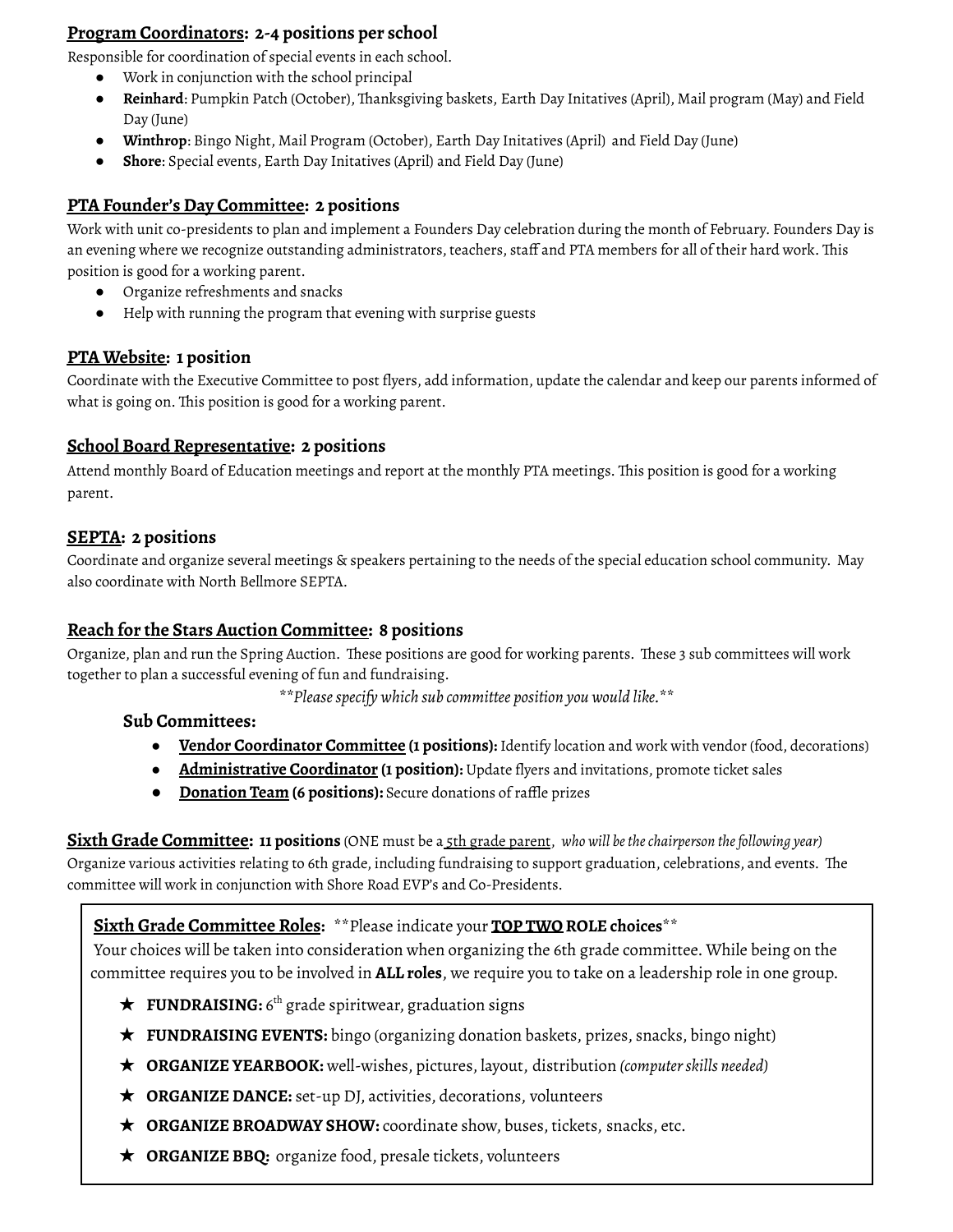# **Spirit Clothes Committee: 6 positions (prefer 2 from each school)**

Organize sale and distribution of Spirit wear. Begin organizing in July. This position is a good job for a working parent.

- Contact vendor and choose merchandise for schools
- Update the flyer, send for approval and distribute
- Collecting orders/checks from the schools
- Selling merchandise at PTA functions (ie. back to school night, bingo, etc.)
- Work with finance to submit deposit of funds
- Sales are to be held in the Fall and Spring

# **Staff Recognition Committee: 2 positions per school**

Organize Back to School, Holiday Breakfast and annual Staff Recognition Day Luncheon for your school in conjunction with Executive Committee. These event occurs in September, December/January and May. This is a good job for a working parent that can take the day off.

- Contact the secretary at your school regarding the date and headcount of staff
- Choose a theme, create an invitation and send to the staff
- Order food for the luncheon
- Purchase decorations, water and other misc. items

# **Ways and Means Committee (Fundraising Committee): 4-6 positions per school**

This committee organizes and raises money for all of our PTA programs at each specific school. The chairperson should help coordinate attendance in all events. The committee members help coordinate, attend and run the events.

**Sub Committees** *\*\*Pleasespecify which sub committee position you would like.\*\**

- **Spring Sale Committee**
	- *Mother'sDay Plant Sale*(2.5 days at Reinhard 9-3, 1.5 day at Winthrop/Shore 9-3)
	- *Father'sDay Sale* (lunchtime sale 11-2)
- **Winter Sale Committee**
	- *HolidayBoutique* (2.5 days at Reinhard 9-3, 1.5 day at Winthrop/Shore 9-3)
	- *Valentine'sDay Sale* (lunchtime sale 11-2)

#### **Ways and Means School-Wide Committee (Fundraising Committee): 4-5 positions**

This committee organizes fundraisers for all three schools and raises money for all of our PTA programs. The chairperson should help coordinate attendance in all events.

**Sub Committees** *\*\*Pleasespecify which sub committee position you would like.\*\**

- **Catalog Fundraiser Committee (2 positions):** ex. Miss Chocolate (Fall & Spring), etc
	- Update the flyer, send for approval and distribute
	- Collecting the orders from the schools
	- Tallying cash/check payments of orders to finance department
	- Distribution of orders
	- Communication with vendors required
- **Event Committee (2-3 positions)**: ex. Square 1 Art, Bowling, Movies, Restaurants, Harlem Wizards, Sporting events, etc
	- Work in conjunction with Executive Committee

# **Yoga Club Coordinators: 2 positions per school**

Coordinate and organize during your designated month (MARCH).

- Discuss and organize with your building principal
- Schedule yoga through Nassau Boces Arts in Education
- Update the flyers, passes & parent volunteers
- Be available 1 day per week during recess hours

\*\***A Chairperson is selected for each committee by the Executive Committee.**\*\*

\*\*\***The Executive Board is comprised of the Executive Committee plus the Chairpeople.**\*\*\*